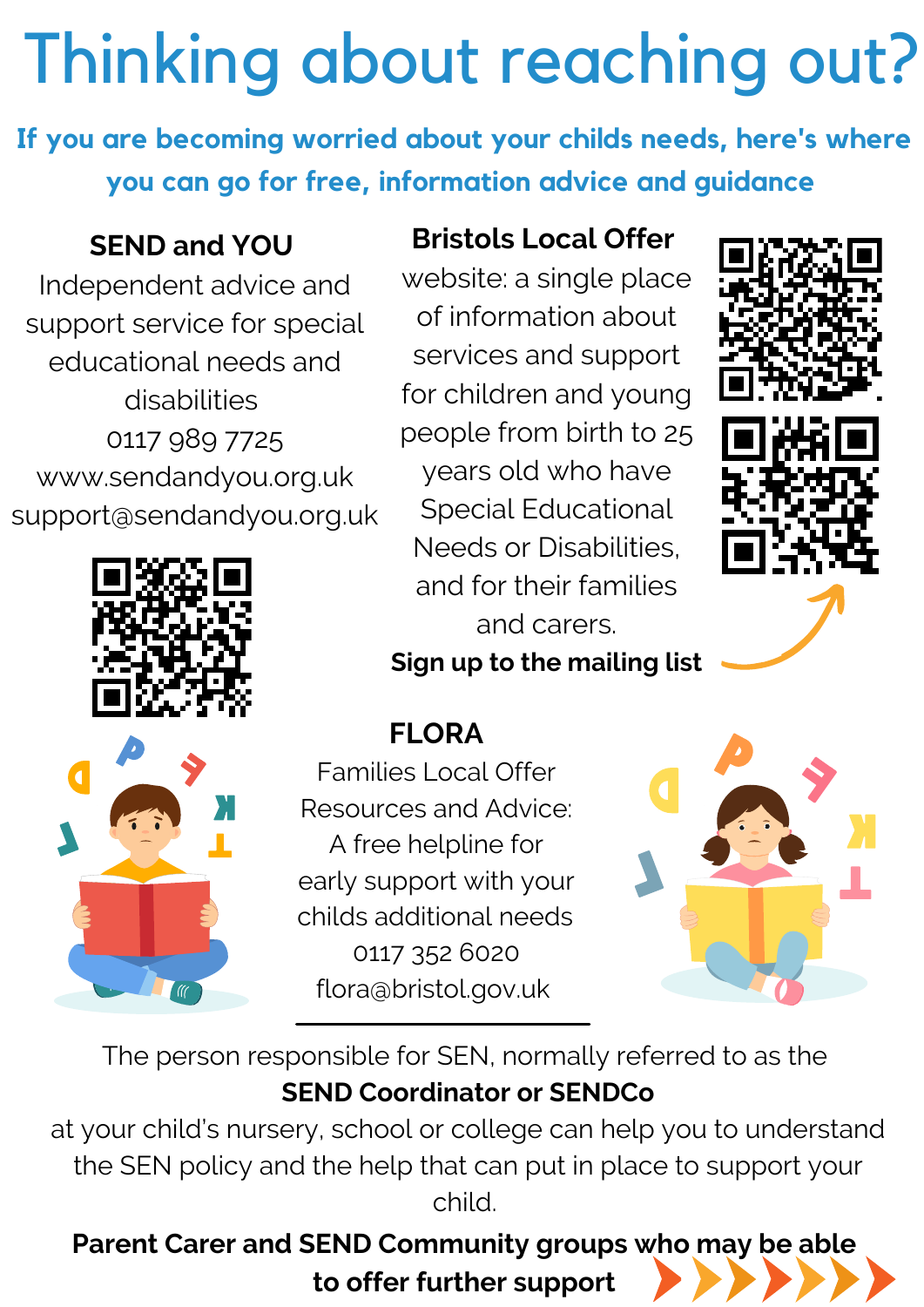### **SEND and Community Support Groups**



#### **Autism Independence**

is a Bristol-based organisation which works with families and local authorities to help transform the lives of children with autism



#### **Bristol Autism Support**

provide information, support and training for parents and carers of autistic children in BS postcodes. Parents and carers do not need a diagnosis for their child in order to access our services.



#### **National Autistic Society (Bristol Branch)**

is run by a small group of volunteer parents, carers and friends of people on the autism spectrum who give their time and energy to support autistic people and their parents/carers.



#### **Bristol Parent Carer Forum**

#### **Bristol Black Carers**

Young kids: we offer a number of activities/ holiday/ half term activities. Families/residents with language barriers we provide support with communication. Elderly: shopping, errands deliver medication, fill in forms

#### **Barton Hill Activity Club**

#### **Extraordinary Links**

We work together as partners with Bristol City Council and NHS Bristol to shape the services provided for our families

– this is called 'parent carer participation'. By participating, parent carers can have a voice and make a difference







provide culturally appropriate support and services for young and adult carers from the Caribbean, African and Asian communities and their families across Bristol.

Create a safe environment for families to enjoy time together and build a support network for the entire family. We encourage parents of a disabled child to bring all children, as siblings need support too!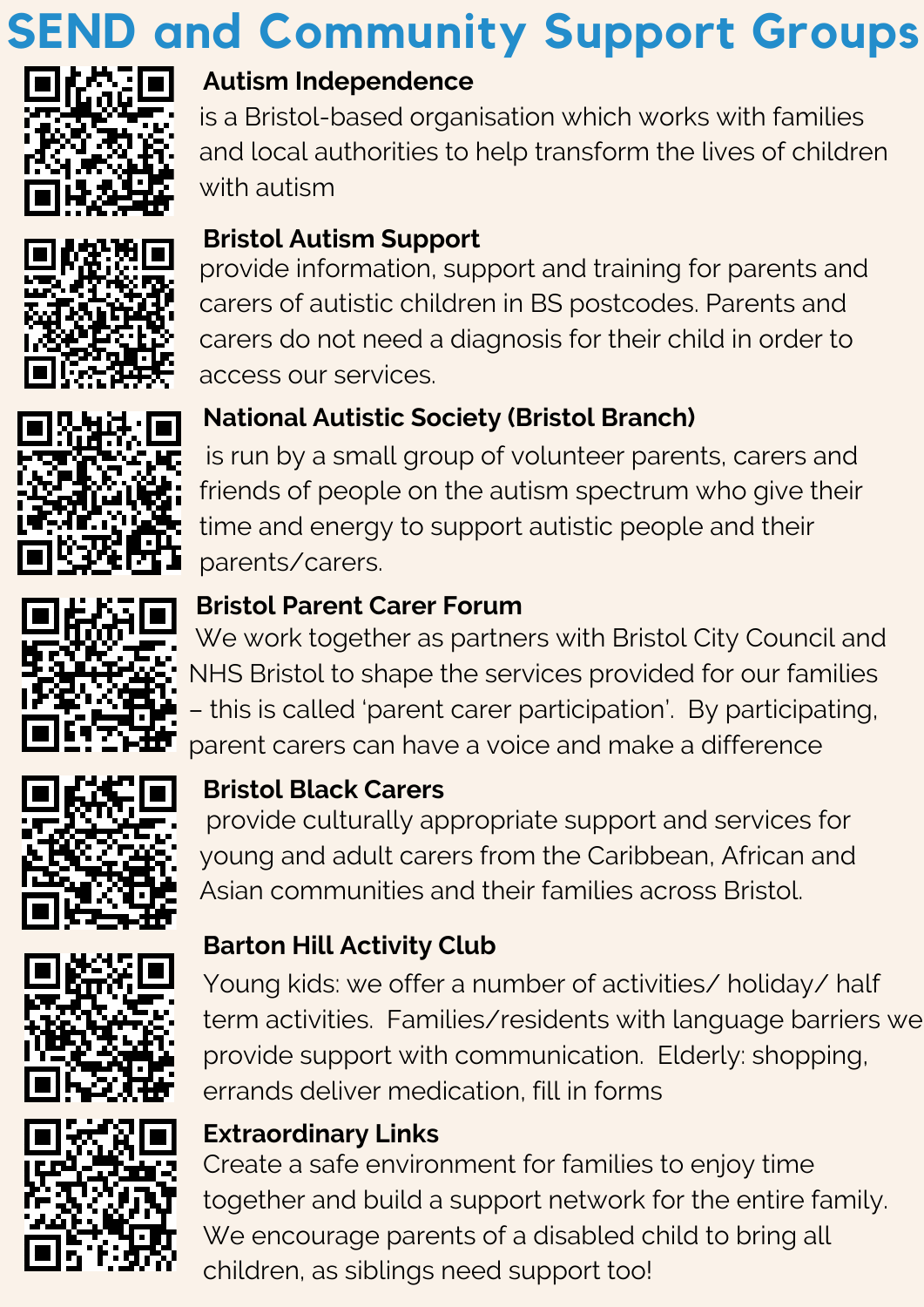## **SEND and Commnity Support Groups**



#### **Incredible Kids**

Offer inclusive play sessions in Bristol. Whether you are looking for support, advice, friendship or fun inclusive family play you will find something for everyone in your family at Incredible Kids.



**Khaas**

Offer recreational, respite & educational activities for children & their families, alongside support, information & advice. Culturally competent to working with the BAME community and have the skills and knowledge to deliver services that meet the needs of the community



#### **Murmuration Community Therapy**

#### **Neon Daisy**

93. ST 2004 For parents of children with any disability or at prediagnosis stage.



NeonDaisy helps girls who are identified as autistic to make connections with each other. We also inspire and inform professionals and families about neurodiversity to build better support, sooner



#### **Nothing Special**

is an interactive group set up to help those who wish there was something out there for their young person. If you can't find anything out there, create it and make it happen

Murmuration runs nurture groups - 8 week-courses supporting the mental health & social connections of SEND parents, leaving them with an ongoing network of support.